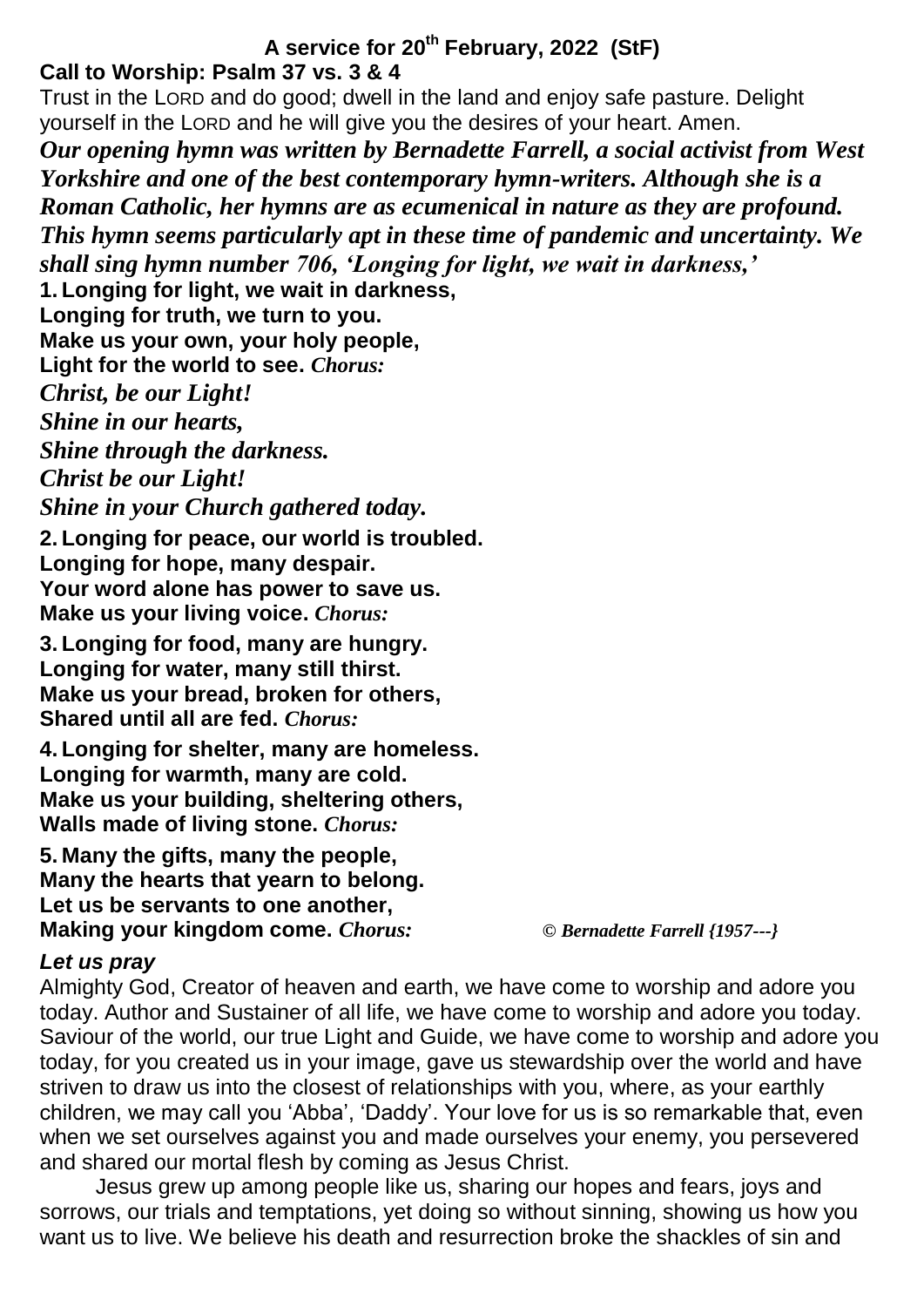death and through Christ we have eternal life through faith in him. Therefore, amazing heavenly Father, take away all our anxieties and distractions, so we may pray to you in faith, sing your praises joyfully and listen to your guiding word, so we can offer you all honour, glory power and praise in our worship, in Jesus' holy name. Amen.

## *Let us offer a prayer of thanksgiving and confession to the Lord. When I say, 'Lord, in your mercy', please reply, 'Hear our prayer'.*

Heavenly Father, thank you for your boundless, steadfast love that has not only given us a beautiful, self-sustaining planet on which to live, but offers us blessings day-byday. Thank you for opportunities and experiences that fulfil us, for challenges that shape our character and for people who have blessed us by their example and lovingcare. Most of all, thank you for loving us at times when we are faithless, loveless and unlovable.

## *'Lord, in your mercy' ……………. 'Hear our prayer'.*

Merciful Lord, we ask you to pardon and restore us as we recall times when we have not loved you wholeheartedly, when we have ignored your call to serve you, when we have failed to care for our neighbours as we know we ought, especially when they are in distress, or need help. Forgive us, too, when we try to justify our sinfulness, rather than do what we know we should. Help us to change our ways, to become less self-centred and more Christ-centred.

*'Lord, in your mercy' ……………… 'Hear our prayer'.*

Gracious and faithful God, we believe that you have heard our prayer and have not only forgiven us, but you call us to follow you once more, unburdened by guilt. Therefore, Lord, as you offer us a fresh start, fill us now with the power of the Holy Spirit to love and serve both you and our neighbours faithfully and joyfully in the blessed name of Christ Jesus our Lord and Friend. Amen.

## *We shall say the prayer our Lord taught his disciples:*

**Our Father, who art in heaven, hallowed be thy name; thy kingdom come; thy will be done; on earth as it is in heaven. Give us this day our daily bread. And forgive us our trespasses as we forgive those who trespass against us. And lead us not into temptation, but deliver us from evil. For thine is the kingdom, the power and the glory, for ever and ever. Amen.**

*Our next hymn was written in June 1966 by a former West Yorkshire school teacher, Rosamond Herklots, whilst she was digging out weeds in her nephew's garden. It shows that the Holy Spirit can talk to us anywhere and any-time. Hymn number 423, '"Forgive our sins as we forgive,"'*

**1. 'Forgive our sins as we forgive', You taught us, Lord, to pray, But you alone can grant us grace To live the words we say.**

**2. How can your pardon reach and bless The unforgiving heart That broods on wrongs, and will not let Old bitterness depart?**

**3. In blazing light your cross reveals The truth we dimly knew, How small the debts men owe to us, How great our debt to you!**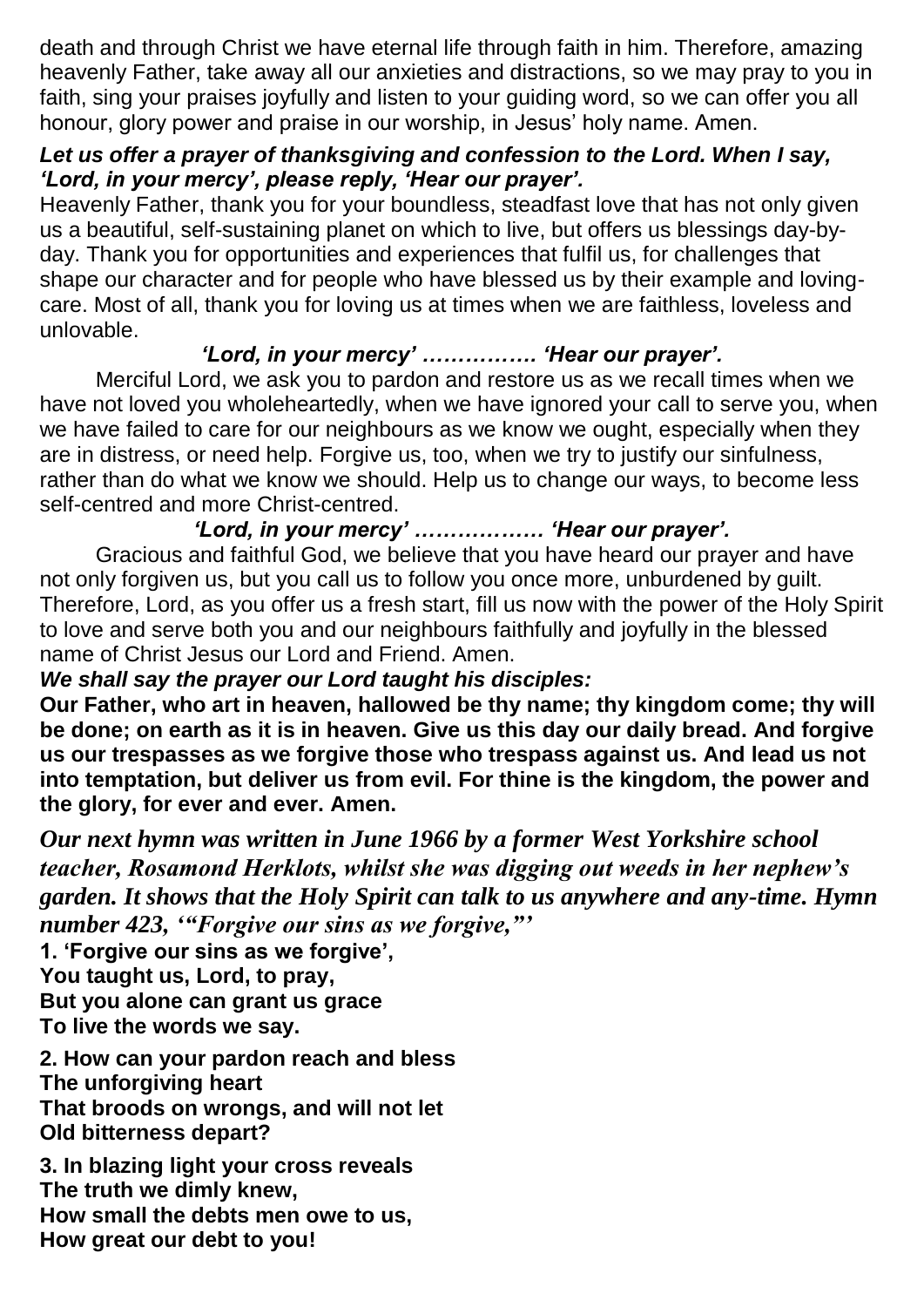#### **4. Lord, cleanse the depths within our souls, And bid resentment cease; Then, reconciled to God and man, Our lives will spread your peace.** *© Rosamond E. Herklots (1905 – 1987)*

### *We come now to our prayers of intercession. Let us pray.*

Heavenly Father, every day you bless us with your love, so in response we offer ourselves to act as your earthly hands. We recognize that our own powers are limited and confess that at times the brokenness of our world threatens to overwhelm us. However, we are not afraid to ask you to reach out to inspire people with more ability, power and influence who can heal the suffering we see around us, for we know that to you all things are possible.

Lord, give us the courage to play what part we can to build a better world by campaigning against injustice, by doing all we to relieve poverty, by using the earth's resources more carefully and by learning to co-operate with one another, accepting and even celebrating our differences, rather than allowing them to divide us.

We pray for people from the Developing World who are desperately short of COVID19 vaccines, at the same time that surplus vaccines are becoming time-expired in warehouses. We pray that excess vaccines from the Developed World will be distributed, to protect our poorer brothers and sisters against coronavirus and so fewer strains of COVID emerge to threaten us.

Lord of shalom, we pray for peace in a time of heightened tensions between Ukraine and Russia which could spill into open conflict. Indeed, we pray that you will teach the leaders of all nations to find better ways of resolving differences with neighbours, rather than resorting to force. May they learn to rule with justice and mercy, for only then can true peace prevail. Remember, O Lord, the victims of warfare, terrorism and persecution. Grant them the support and encouragement they need to find healing in body, mind and spirit as well as being able to rebuild their lives. Hear our prayers for our brothers and sisters who endure discrimination because of their race, colour or creed and help us work to end prejudice by our own example of lovingkindness.

We pray for the people of Afghanistan, Ethiopia, Yemen and Sudan where famines and conflicts threaten the lives of millions. We ask that governments and relief agencies are able and willing to avert large-scale catastrophes in these countries.

Gracious Lord, look with compassion on people who are sick in body, mind, or spirit, particularly those whose condition has been worsened as a result of lack of treatment during the last two years of pandemic. Help them find healing, renewed strength and hope, not only as a result of professional care and support they receive, but by experiencing your loving presence in their need.

Lord, hear our prayer for people who have lost loved-ones because of COVID19, for others who have lost loved-ones during this pandemic and for whom funerals and mourning have been restricted; we pray for neighbours who are suffering from long COVID19, depression and anxiety, for all who have who lost work, or who are burdened by debt because lockdown; we think of neighbours who are lonely, afraid, or who feel abandoned, people whose relationships have broken down and, not least of all, children whose education and wellbeing have been seriously harmed during the pandemic.

In a time of silence, we bring to mind people around us who are in special need of your care and, as we name them before you, we are confident you will know their needs and will reach out to them in loving-kindness: ……………… Lord, wherever possible, help us to offer them practical support and friendship and embrace everybody for whom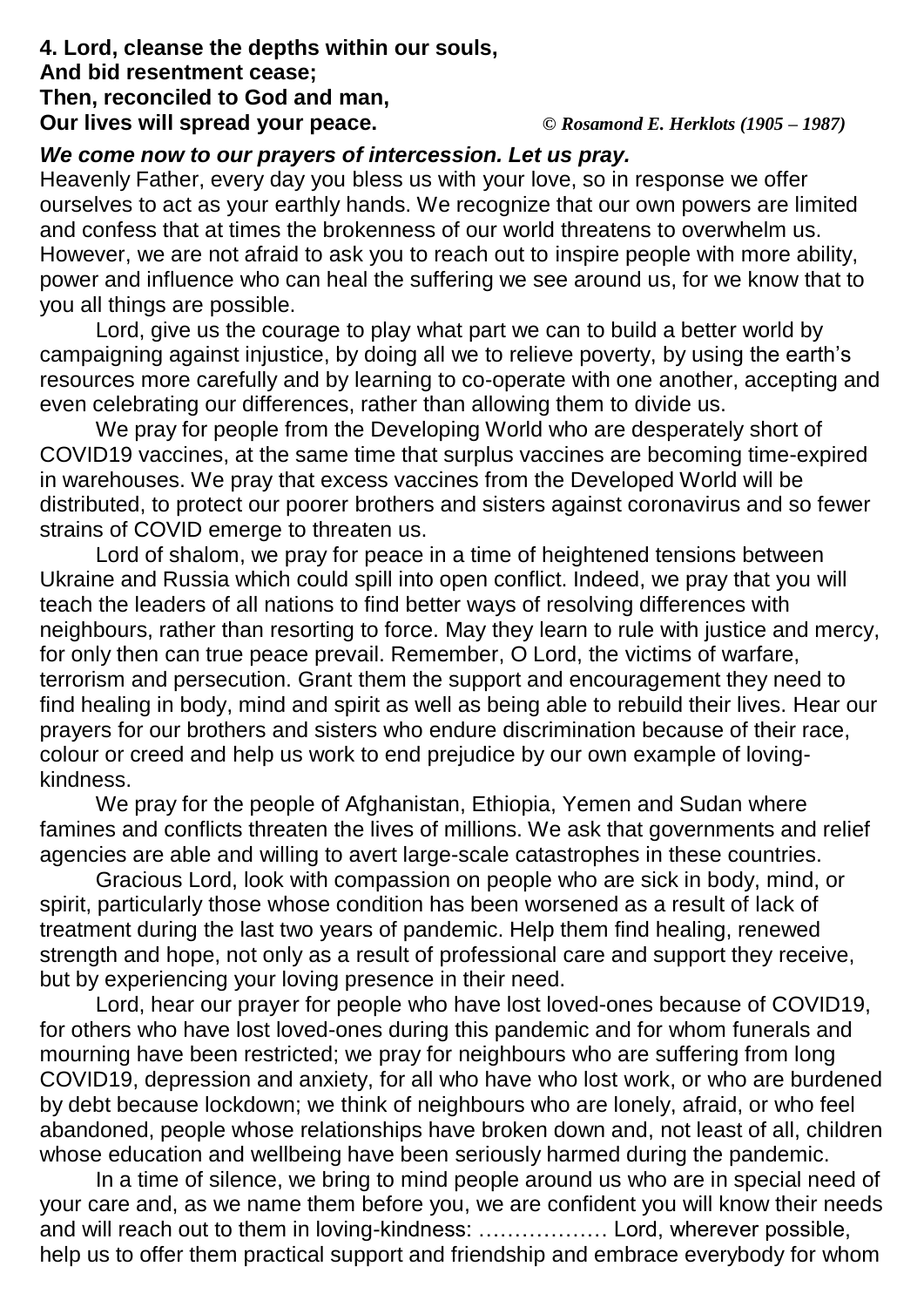we pray with the warmth of your love, offering them healing, courage, comfort and lasting peace.

Holy God, we pray for our church, churches in our district and, indeed, the World Church as we begin to emerge from the shadow of coronavirus. Help us learn new, effective ways to serve our communities and to reflect the goodness and grace of Jesus by serving him with united, faithful hearts.

Lord, may we never forget the people who have worked steadfastly to support us throughout this pandemic: workers in the NHS, carers both in homes and in the community, scientists who are developing both anti-COVID vaccines and medicines, besides the army of key-workers in production, transportation, warehousing and retail throughout the country. Bless them all and may they remain successful and safe in their work.

Abba, Heavenly Father, bless us, our friends and our families. Keep us safe in your care and help us to share the abundance of your love with our neighbours, so our lives bring you honour through Christ Jesus our Lord and friend. Amen.

#### **Our Gospel reading is Luke chapter 6 verses 27 to 38**

"But I tell you who hear me: Love your enemies, do good to those who hate you, bless those who curse you, pray for those who ill-treat you. If someone strikes you on one cheek, turn to him the other also. If someone takes your cloak, do not stop him from taking your tunic. Give to everyone who asks you, and if anyone takes what belongs to you, do not demand it back. Do to others as you would have them do to you.

If you love those who love you, what credit is that to you? Even 'sinners' love those who love them. And if you do good to those who are good to you, what credit is that to you? Even 'sinners' do that. And if you lend to those from whom you expect repayment, what credit is that to you? Even 'sinners' lend to 'sinners', expecting to be repaid in full. But love your enemies, do good to them, and lend to them without expecting to get anything back. Then your reward will be great, and you will be sons of the Most High, because he is kind to the ungrateful and wicked. Be merciful, just as your Father is merciful.

Do not judge, and you will not be judged. Do not condemn, and you will not be condemned. Forgive, and you will be forgiven. Give, and it will be given to you. A good measure, pressed down, shaken together and running over, will be poured into your lap. For with the measure you use, it will be measured to you." Amen.

*We continue with a hymn by New Zealander Richard Gillard. It took him more than a year to complete, for he wrote the first verse in 1976 and the remainder in 1977. I think it was worth the wait! We shall sing hymn number 611, 'Brother,* 

*sister, let me serve you'.*

**1. Brother, sister, let me serve you, Let me be as Christ to you: Pray that I may have the grace to Let you be my servant, too.**

**2. We are pilgrims on a journey, And companions on the road; We are here to help each other Walk the mile and bear the load.**

**3. I will hold the Christ-light for you In the night-time of your fear;**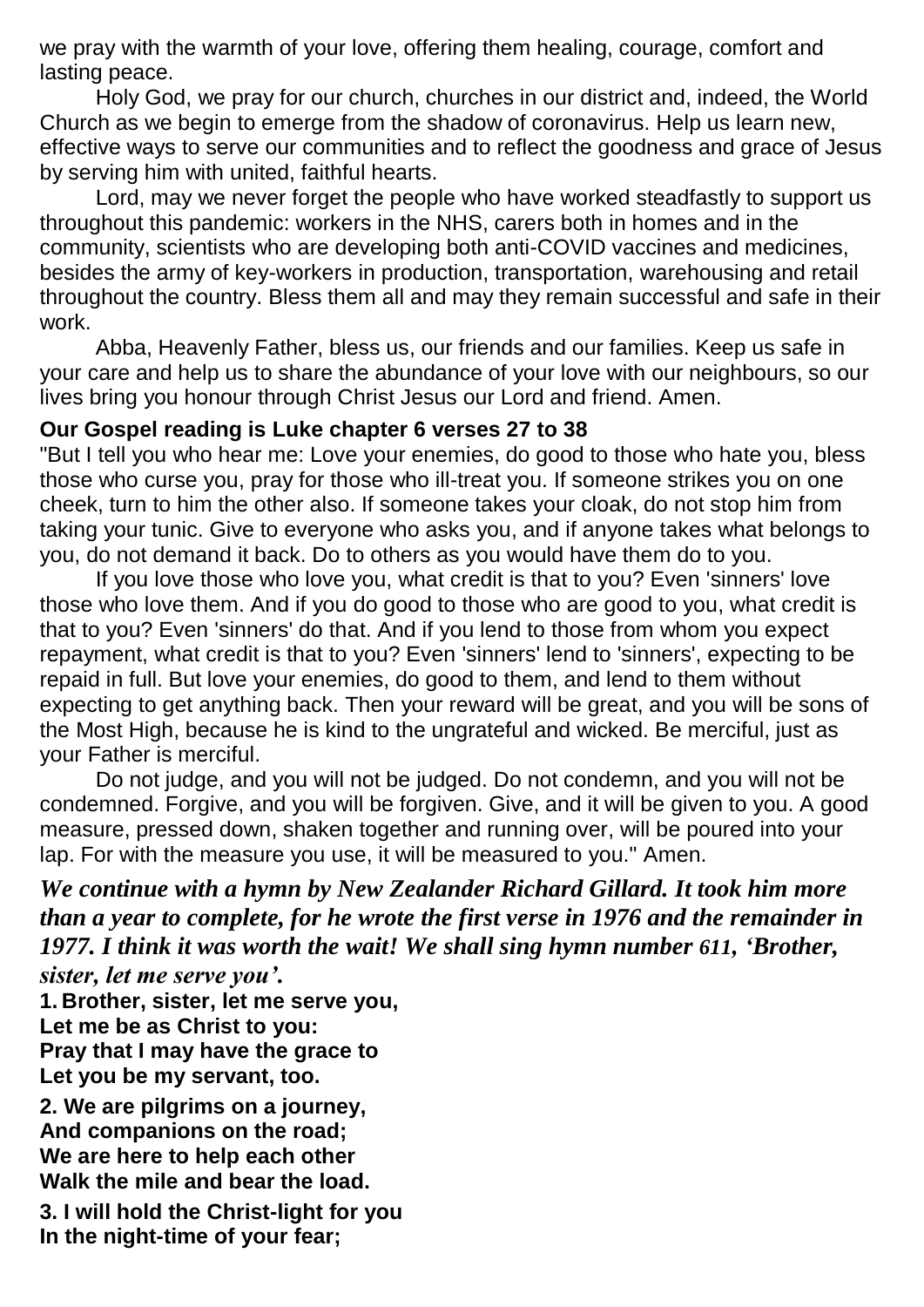**I will hold my hand out to you, Speak the peace you long to hear. 4. I will weep when you are weeping: When you laugh, I'll laugh with you. I will share your joy and sorrow Till we've seen this journey through. 5. When we sing to God in heaven, We shall find such harmony; Born of all we've known together Of Christ's love and agony. 6. Brother, sister, let me serve you, Let me be as Christ to you: Pray that I may have the grace to Let you be my servant, too.** *Richard Gillard* **©** *1977 Scripture in Song*

**Address:** *'Love your enemies, do good to those who hate you, bless those who curse you' Luke 6:27* Today's reading is a continuation of Jesus' sermon on the plain and it relates how Jesus told his followers, "Love your enemies, do good to those who hate you, bless those who curse you, pray for those who ill-treat you. If someone strikes you on one cheek, turn to him the other also". I imagine some of his listeners may have considered his teaching absurd, if not treacherous, for Palestine was under Roman occupation and Jews were taxed heavily by Caesar. Surely, patriotic Jews would have reasoned that they ought to use every opportunity to strike at Romans, for Torah commanded them to love their neighbour, by the First Century Jews only regarded fellow-Jews as neighbours and considered Gentiles damned and unclean. Indeed, Jews would not go into a Gentile household, for they would become ceremonially unclean by doing so. This explains why the centurion sent a message that Jesus need not enter his house to heal his servant, but only had to say the word for healing to occur. The centurion did not only possess great faith, but considered Jesus' position.

Christ is asking a great deal of his listeners – and us – for it really is not easy to love our enemies, to turn the other cheek, or if someone takes your cloak, not to stop him from taking your tunic. However, he did not mean we should literally allow people to assault us and steal from us – that would result in a race of battered, but saintly paupers and another race of prosperous thugs and villains. The aim of this teaching is the love that Christians should display should be greater than the Greek storge – a liking of someone, or eros – romantic love, or even of philia, or brotherly love. Christians should display agapeo, love given unconditionally, unmerited and free.

Now, it is relatively easy to care for those we like, for people who are like us, who share our values, who don't act against us or threaten our interests, but far less to care for those who hate us and what we stand for. I say 'relatively easy', for if we consider Paul's letters to the Corinthian churches, all was not light and peace there, in fact their differences were tearing them apart. Jesus' declaration, 'Do to others as you would have them do to you', was not a new teaching, for Rabbi Hillel had previously taught somebody who asked him to teach the Law of Moses whilst he, Hillel, was standing on one foot, 'What is hateful to you, do not do to your neighbour: that is the whole Torah; the rest is commentary'. Nevertheless, this is the heart of Christ's teaching. We ought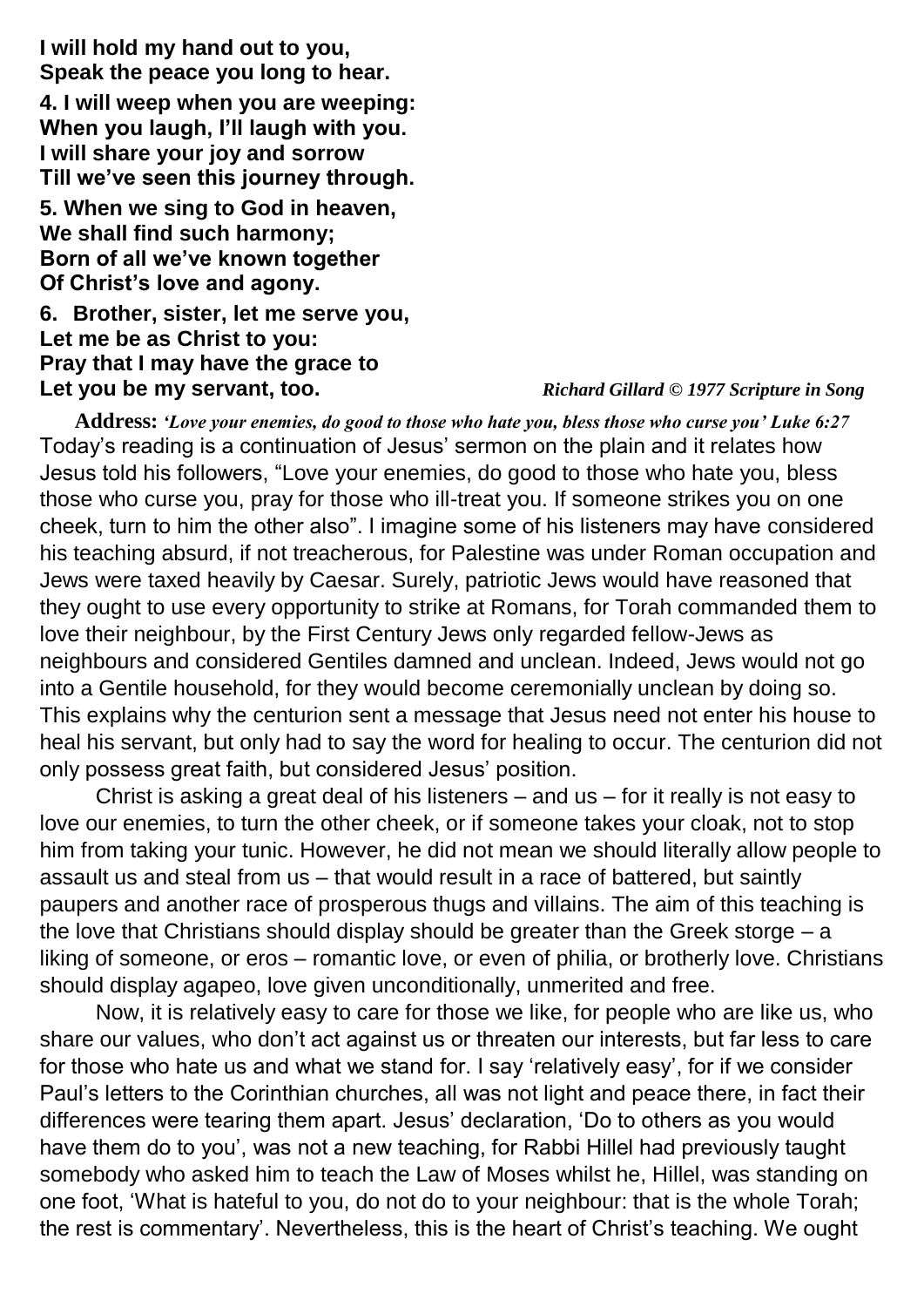not strike out in anger, but give a measured response. We must be generous if we see somebody in need, whatever our feelings toward them.

Jesus certainly lived out his teachings: he offered forgiveness to tax collectors, who were not only seen as collaborators with Rome, but crooks who demanded more than they were entitled to and kept the difference; he offered grace to fallen women, like the much-wedded Syro-Phoenician at Jacob's well; he healed the lame, blind and deranged, all of whom were deemed sinners under God's judgment; he bore his betrayal, mock trial, abuse by the Sanhedrin and scourging without retaliating and when he was crucified, he did not call an army of angels to destroy his enemies, but asked his Father to forgive them. "Father, forgive them, for they do not know what they are doing!" No greater words of grace have ever been uttered, for Jesus is agape personified: undying, unconquerable love.

You may ask if such forgiveness is possible for us. Here is a story that suggests it is. When Singapore fell to the Japanese in 1942, its Bishop, John Wilson was arrested and accused of spying. He was sent to Changi Gaol, where, for eight months he was tortured by Kempei-Tai, as the Japanese secret police were known. They tried their hardest to break him into making a forced confession and they were experts in psychological warfare. Bishop Wilson was savagely beaten and faced what we now call water-boarding. Finally, he had to endure the terrible water hose torture. The Bishop wrote this of his experiences: "After my first beating, I was almost afraid to pray for courage, lest I should have another opportunity of exercising it. Many hours of pain were a severe test. In the middle of torture, I was asked if I still believed in God. When by God's help I replied, "I do." They asked me why God did not save me. By the help of the Holy Spirit I replied, "God does save me; he does not save me by freeing me from you or punishment, but he saves me by giving me the spirit to bear it." When they asked me why I did not curse them, I told them that, as a follower of Jesus Christ, I was taught that we were all brethren."

In midst of suffering he tried to pray "Father forgive them", but he found it impossible until, in his own words, "By the grace of God, I saw those men not as they were, but as they had been; as little children, as children loved by their mothers and fathers, as children sharing love with their brothers and sisters – before they were brutalised by false nationalism." By looking at his enemies in a new light, Bishop Wilson found grace through Christ to forgive and love his brutish torturers. When they failed to break Bishop Wilson's spirit, he was returned to the prison camp. After the war, several former captors came to Bishop Wilson to be christened, because they recognised something special in his ability to forgive. As Bishop of Birmingham it was most appropriate that he led worship at the Festival of Remembrance in the Royal Albert Hall. No one should think forgiveness is easy, for it comes at a personal cost. However, it pales into insignificance when we consider what it cost Jesus Christ to earn forgiveness for the sins of the world at Calvary. Generous God, help us learn to care for all-comers, as our Saviour did, even when we find it hard to like them. Amen. *Our closing hymn was written by Jacqueline Jones, a contemporary Christian singer-songwriter, originally from South Africa, who was based in the United Kingdom for 5 years, but now lives in Christchurch, New Zealand and is enjoying the role of vicar's wife! Hymn number 662, 'Have you heard God's voice: has your heart been stirred?'*